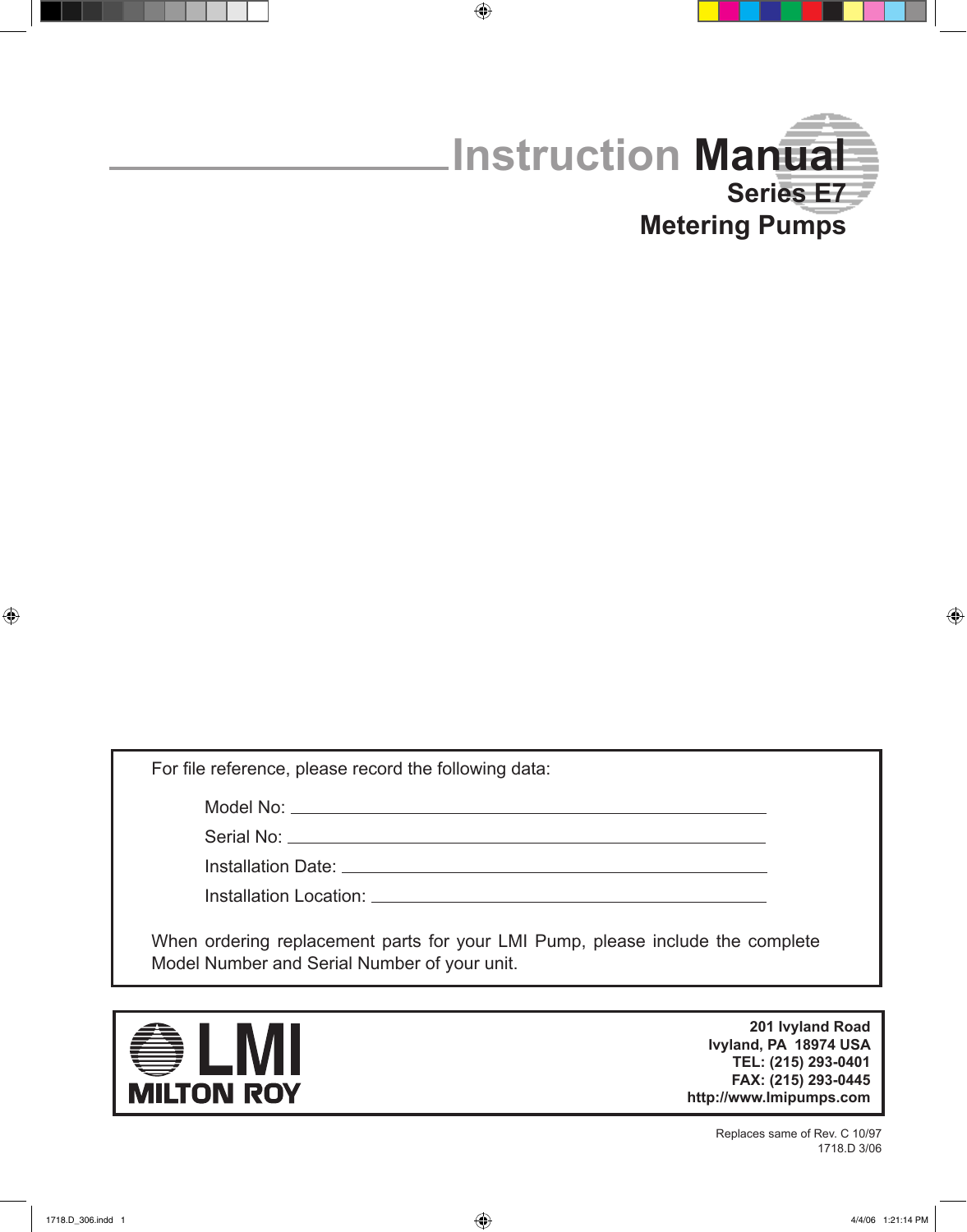# **Contents**

| 1.0 |     |  |  |
|-----|-----|--|--|
|     | 1.1 |  |  |
|     | 1.2 |  |  |
|     | 1.3 |  |  |
| 2.0 |     |  |  |
|     | 2.1 |  |  |
|     | 2.2 |  |  |
|     | 2.3 |  |  |
| 3.0 |     |  |  |
| 4.0 |     |  |  |

 $\bigoplus$ 

 $\bigoplus$ 

٠

 $\bigoplus$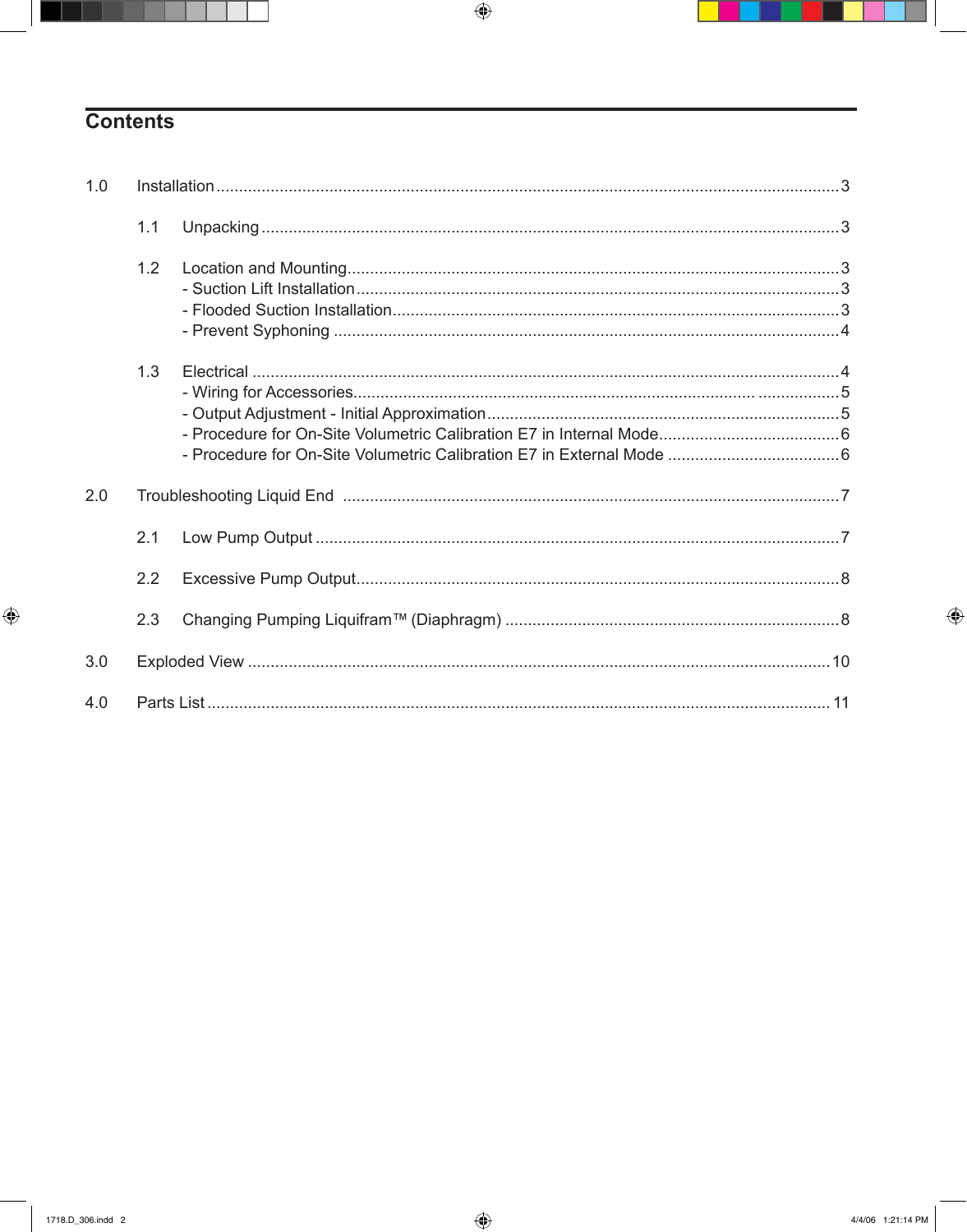# **1.0 INSTALLATION**

#### **1.1 UNPACKING**

Remove tubing, injection check and foot valve (if included) from the pump carton. Notify delivery carrier immediately if there are any signs of damage to the metering pump or parts.

 $\bigoplus$ 

# **1.2 LOCATION AND MOUNTING**



⊕

a) When pumping solutions, make certain that all tubing is securely attached to the fittings. It is  *recommended that tubing or pipe lines be shielded to prevent possible injury in case of rupture or accidental damage. Always wear protective face shield and clothing when working on or near a chemical metering pump.*

 *b) LMI accessories used with the Series E pumps must be placed in an explosion proof enclosure or located in an area where they will not be subjected to explosion hazard.*

 *c) Be sure installation does not constitute a cross connection. Check local plumbing code.*

- A. Locate the pump in an area that is convenient to both solution injection point and electrical supply. LMI Series E7 metering pumps have corrosion resistant housings, but should not be subjected to continuous high temperature (over 122° F or 50° C).
- B. Mount pump as shown below. Secure pump to shelf with 5/16" bolts through the four (4) holes in the pump base. Shelf must be able to support 50 lbs minimum (23 kg).
- C. Figures 1 and 2 (below) show typical metering pump installation methods. Note location of injection check valve which is most important. Refer to separate Liquid Handling Assembly Instructions Section A regarding installation of injection check valve.







*Figure 1 Figure 2*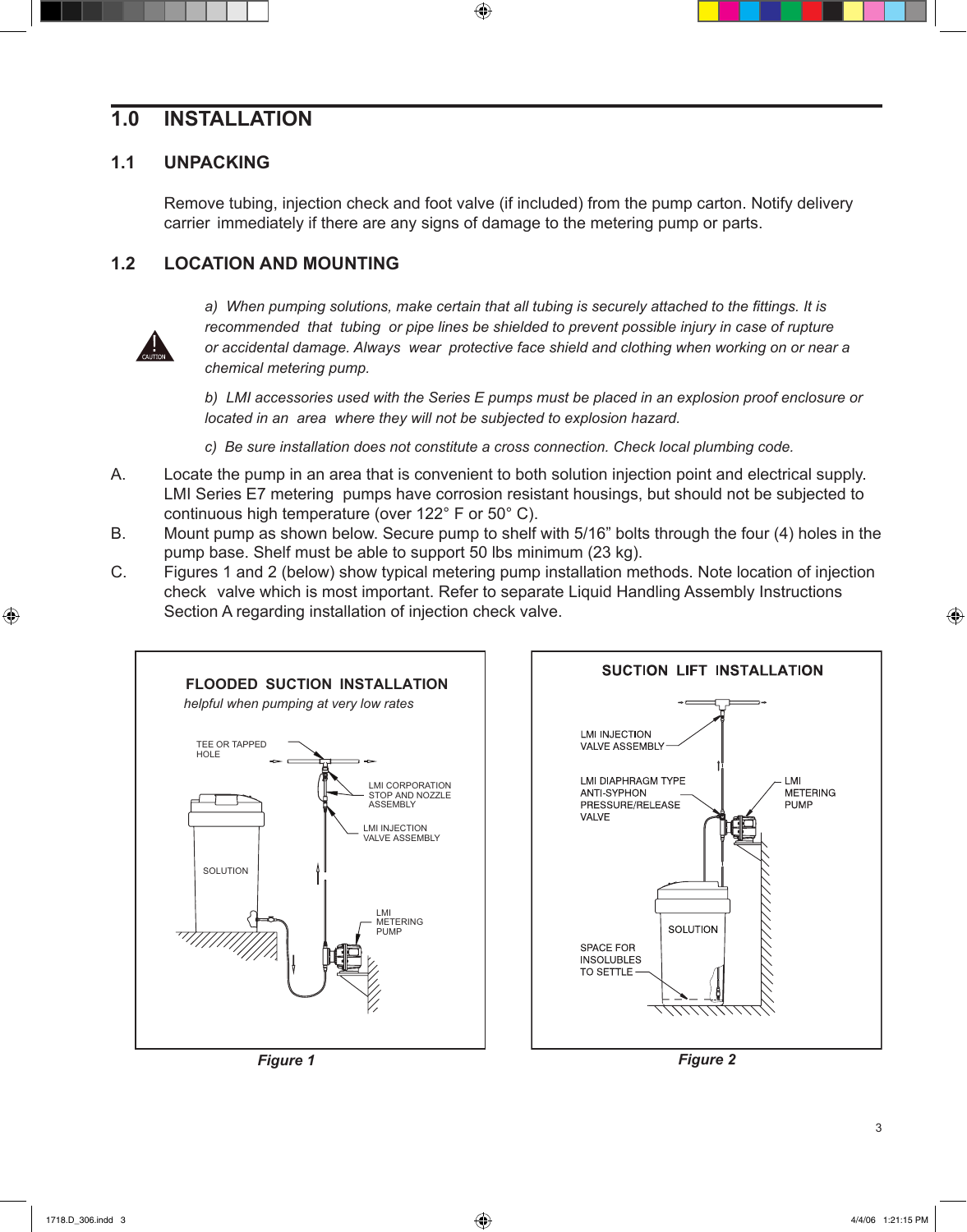#### D. BACK PRESSURE REQUIREMENTS

All electronically controlled magnetically driven pumps maintain maximum velocity on the discharge portion of their stroke regardless of the stroke frequency setting. If there is little or no resistance (back pressure), the velocity of the pumped fluid will be so great as to cause over-pumping. Be cause of this characteristic, back pressure equal to approximately 25 psi (1.7 Bar)\* must be supplied by an anti-syphon/back pressure valve if the system pressure at the injection point is not high enough to provide the needed back pressure.

 $\bigoplus$ 

\* 10 psi (0.7 Bar) for Series E74.

#### **PREVENT SYPHONING**

When pumping "downhill" or into pump suction, always use (a) a 4FV at pump discharge and (b) an injection check *valve at injection point (see Figure 2 below).*



## **1.3 ELECTRICAL**



 $\textcircled{\scriptsize{+}}$ 

 *Installation wiring must conform to U.L. listings and local electrical codes.*

Conduit seals must be installed and need to adhere to NEC Article 501-5(a)(b). Installation of drain, breather, or combination fittings is required to guard against water accumulation, which can cause pump failure and compromise the integrity of the explosion-proof enclosure which in turn voids the Series E7 pump warranty.

The external trigger circuit is isolated and has the same characteristics as the other LMI Control Code 7 Series metering pumps. Minimum time in low impedance state (on) is 50 milliseconds. Minimum time in high impedance state (off) is 100 milliseconds.

## **Method of triggering a Series E pump WIRING DIAGRAM**









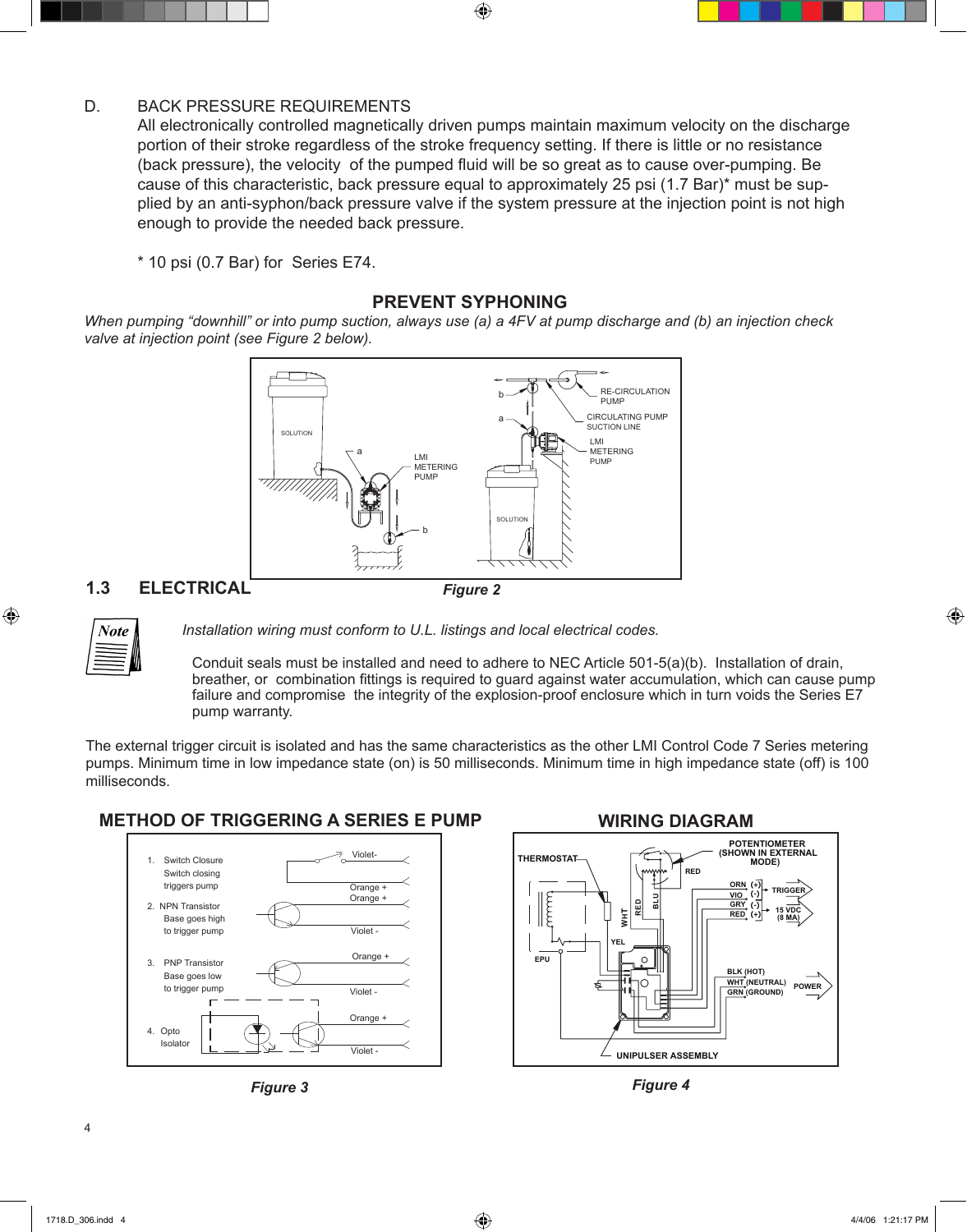#### **E7 WIRING FOR ACCESSORIES**



LMI accessories used with the Series E pumps must be placed in an explosion proof enclosure or located *in an area where they will not be subjected to explosion hazard.*

 **WARNING:** These accessories are not explosion proof and must be installed remotely in a nonhazardous area or mounted in an explosion proof enclosure. Wiring must adhere to local electrical codes for hazardous locations.

E7 Series metering pumps come equipped with four external control wires for operating the complete line of LMI accessories. Since hardwiring is essential for operating devices in hazardous locations, removal of the four pin connector from the accessory is necessary. The chart below indicates proper wiring for each accessory.

 $\textcircled{\scriptsize\textsf{t}}$ 

| <b>ACCESSORY</b>                                                                                  | <b>ACCESSORY</b><br><b>E7 WIRES</b><br><b>WIRES</b>                                                                 |
|---------------------------------------------------------------------------------------------------|---------------------------------------------------------------------------------------------------------------------|
| <b>RFP Flowmeters</b><br>26034 Extension Cables                                                   | ( Pin# )<br>White Orange<br>1<br>2<br>Black Violet<br>3 Green Gray<br>4<br>RedRed                                   |
| DP5000 pH Controllers<br>DR5000 ORP Controllers<br>DX6000 Controllers                             | White Orange<br>1<br>Black Violet<br>$\mathcal{P}$<br>Gray (No Connection-wire cap)<br>Red (No Connection-wire cap) |
| MP-100 Micropace<br>MP-400D Micropace<br>MP-500M Micropace                                        | Orange (No Connection-wire cap)<br>Black Violet<br>3<br>Green Gray<br>4<br>White Red                                |
| <b>FC Flowmeters</b><br>26006 Pulse Transmitter (A7, B7, C7, P7)<br>41319 Pulse Transmitter (AA7) | 1<br>White Orange<br>2<br>Brown Violet<br>Gray (No Connection-wire cap)<br>Red (No Connection-wire cap)             |

#### **OUTPUT ADJUSTMENT - INITIAL APPROXIMATION**

A. Speed control dial is graduated in approximate percent of maximum strokes per minute (spm). Turning this knob clockwise  $\bigcirc$  increases pumping frequency.

*Output Estimate - Total output of pump may be estimated by multiplying stroke frequency (percent of* maximum) by stroke length setting (percent of maximum). For example, if the stroke length knob is set at 100% of maximum and the stroke frequency is 20% of maximum, total pump output will be approximately 20%; if the stroke length knob is set at 30% of maximum and stroke frequency is 20% of maximum, total output will *be approximately 6% of the pump's maximum rating. This is .2 x.3 = .06 or 6%.*

- B. To determine exact frequency in strokes per minute at any speed knob setting, count number of strokes for one minute.
- C. Stroke length adjustment knob is the lower of the control panel knobs. Adjust by rotating to desired setting,while pump is stroking.
- D. SETTING—Maximum output of the pump is obtained with stroke frequency knob set at maximum and stroke length knob set at maximum. If pump is to be used at less than maximum output, best volumetric efficiency will be achieved if stroke length knob is left at maximum, and stroke frequency knob rotated counter-clockwise  $\bigcirc$  to reduce pump output. If more output reduction is required than can be achieved by reducing stroke frequency, reduce output by turning the stroke length knob counter-clockwise  $\mathbb Q$ .
- E. After installation is complete and an initial approximation setting has been made, the pump should be calibrated and the stroke frequency and/or stroke length settings adjusted.
- F. Nominal output and pressure ratings are at 100% settings of stroke frequency and stroke length.

⊕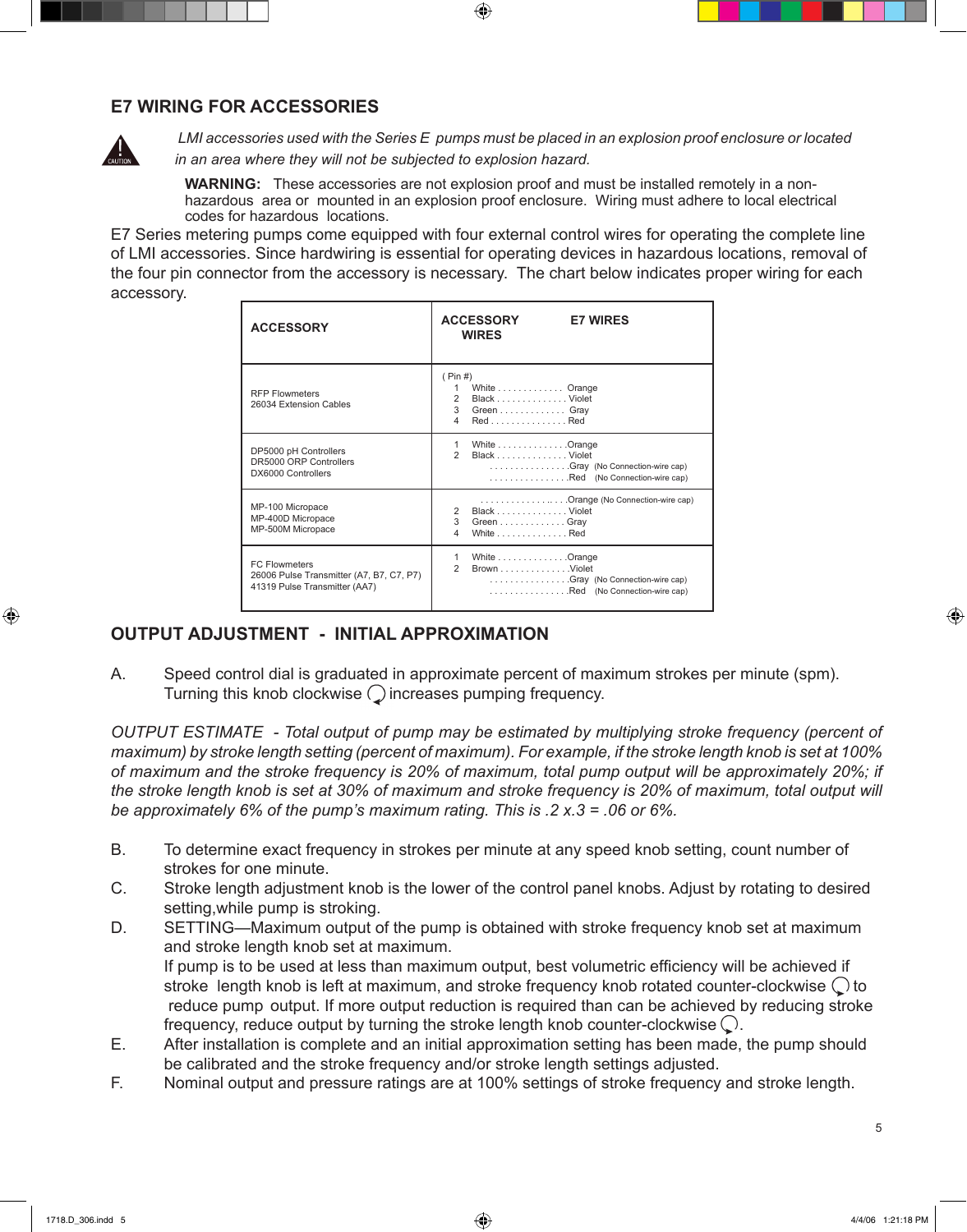|               | <b>Max. Pressure Rating</b> |            | <b>Max. Output</b> |      |
|---------------|-----------------------------|------------|--------------------|------|
| <b>Series</b> | psi                         | <b>Bar</b> | <b>GPH</b>         | I/h  |
| E70           | 300                         | 20.7       | 1.3                | 4.9  |
| E71           | 150                         | 10.3       | 2.5                | 9.5  |
| E72           | 100                         | 6.9        | 4.0                | 15.1 |
| E73           | 60                          | 4.1        | 8.0                | 30   |
| F74           | 25                          | 17         | 20.0               | 76   |

⊕

# **PROCEDURE FOR ON-SITE VOLUMETRIC CALIBRATION E7 IN INTERNAL MODE**

- A. Make certain speed control knob is turned fully clockwise. Turn off power to pump.
- B. With pump primed and discharge tubing connected to the injection point as it would be in normal service, place foot valve and strainer assembly in a graduated container with a volume of 500 ml or more (so that the volume displaced by tubing and foot valve assembly is minimal in relation to volume of the solution in the container).
- C. Turn pump on, and pump until air is exhausted from the suction line and pump head.
- D. Turn pump off, note the solution level in the graduate. Refill graduate if necessary.
- F. Turn off pump at the end of the calibration period, note volume pumped during the calibration period, and calculate volume of solution pumped in the time unit you choose (minute, hour, day, etc.).
- G. Adjust stroke frequency and/or stroke length knobs to your best estimate of required correction, and repeat calibration measurements as a check.

#### **PROCEDURE FOR ON-SITE VOLUMETRIC CALIBRATION OF E7 IN EXTERNAL MODE**

- A. Since pump output is governed by an external device, only the output per stroke may be calibrated.
- B. With pump primed and discharge tubing connected to the injection point as it would be in normal service, turn off pump and place foot valve and strainer assembly in a graduated container with a volume of 500 ml or more.
- C. Turn pump to internal mode with speed knob set at 100 and operate until air is exhausted from suction line and pump head.
- D. Turn pump off and note solution level in graduated container. Refill graduate if necessary.
- E. Turn pump on and count the number of strokes for exactly one minute. Then switch pump off.
- F. Note volume pumped during the calibration period of one minute. Divide into this, the number of strokes to determine the volume of solution pumped per stroke.

 *Example: 50 ml/100 spm = 0.5 ml per stroke.*

 *Multiply this by your expected stroke rate per minute, per hour or per day and compare with desired output requirements*.

G. Adjust stroke length knob (lower knob) to your best estimate of required correction and repeat calibration procedure.

| ote |  |
|-----|--|
|     |  |

⊕

You may elect, for safety and convenience, to do the first calibration or operating test with water or other non-hazardous solution. If so, make certain the water or test fluid is removed from the Liquid End before *pumping solutions that may react with the test fluid or be exothermic, such as sulfuric acid.*

The final calibration adjustment should be made with pumping conditions identical to conditions of normal pumping service. This means that factors such as injection pressure, fluid viscosity, suction lift and others will automatically be accounted for in making the final adjustment of the pump.

 $\,6\,$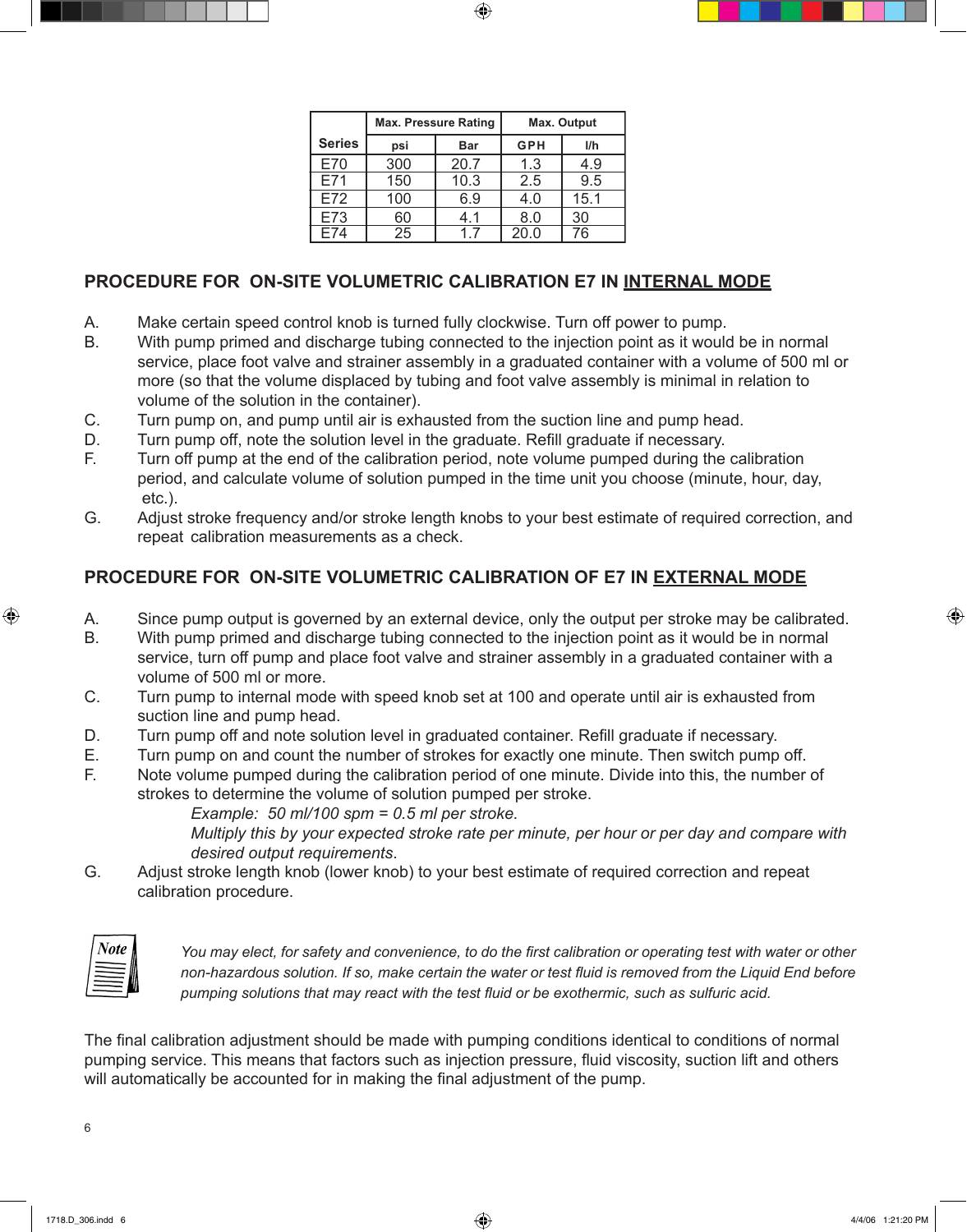# **2.0 TROUBLESHOOTING LIQUID END**

#### **2.1 LOW PUMP OUTPUT**

Low pump output can be caused by many things. Some of the more common ones are:

- Very low stroke setting, i.e. red zone setting of knob
- Trapped air in pump head (trapped air in discharge tubing has no effect)
- Air leak through valve seal rings
- Ruptured pumping Liquifram™ (diaphragm)
- Clogged Liquid End, or injection point connection
- Injection into pressure within 25 psi (1.7 Bar)\* of pump's maximum pressure rating with antisyphon spring in place (if so supplied)

⊕

- Injection into pressure in excess of pump rating-see chart on page 6.
- \* 10 psi (0.7 Bar) for Series E74.
- A. **Very low stroke setting** Check position of stroke length knob (lower knob) by rotating it counterclockwise  $\bigcirc$ until Liquifram™ (diaphragm) stops moving with the pump operating. The Liquifram™ should not stop reciprocating (moving or clicking) until the knob points to zero. If it stops before zero, reset knob by grasping the knob and pulling it towards you. Pry the yellow cap off of the knob. Place the knob on a flat surface. Using needle nose pliers, squeeze the inner section together while lifting the outer section up (see Figure 5, below).





Push the inner section back onto the "D" shaped stroke shaft. With the pump running, zero the pump by turning the inner section of the knob counter clockwise. Position the outer section of the knob so that the pointer aligns with zero on the nameplate. Push down on the outer section of the knob (a snap sound will indicate that parts are locked together). Replace the yellow cap over the outer section of the knob, aligning the tabs on the cap with the slots on the knob.  $\mathcal{L} = \mathcal{L}$ 

B. **Trapped air in pump head -** May be caused by leaks in the suction line, where the suction line joins the suction fitting, or at the seal ring between suction fitting and pump head. It may also be caused by air or gases coming out of solution. Trapped air or bubbles in the discharge line have no effect on the pump's operation. They may be ignored.

• To remove trapped air from the pump head, operate the pump with stroke frequency knob and stroke length knob set at 100.

• It may be neccessary to pull on both knobs of the 4FV, or rotate pressure relief knob 1/4 turn, if so equipped. Follow "Priming" instructions in the Liquid Handling Assembly Sheet inserted in this instruction book and operate the pump for a few minutes to purge the head and valves of air or gas.

C. **Air leak through valve seal rings-** usually caused by worn or damaged seal rings or loose fittings. Tighten fittings by hand until they are very snug. If there is no improvement, replace both seal rings in pump head. See enclosed Liquid Handling Assembly Sheet.

⊕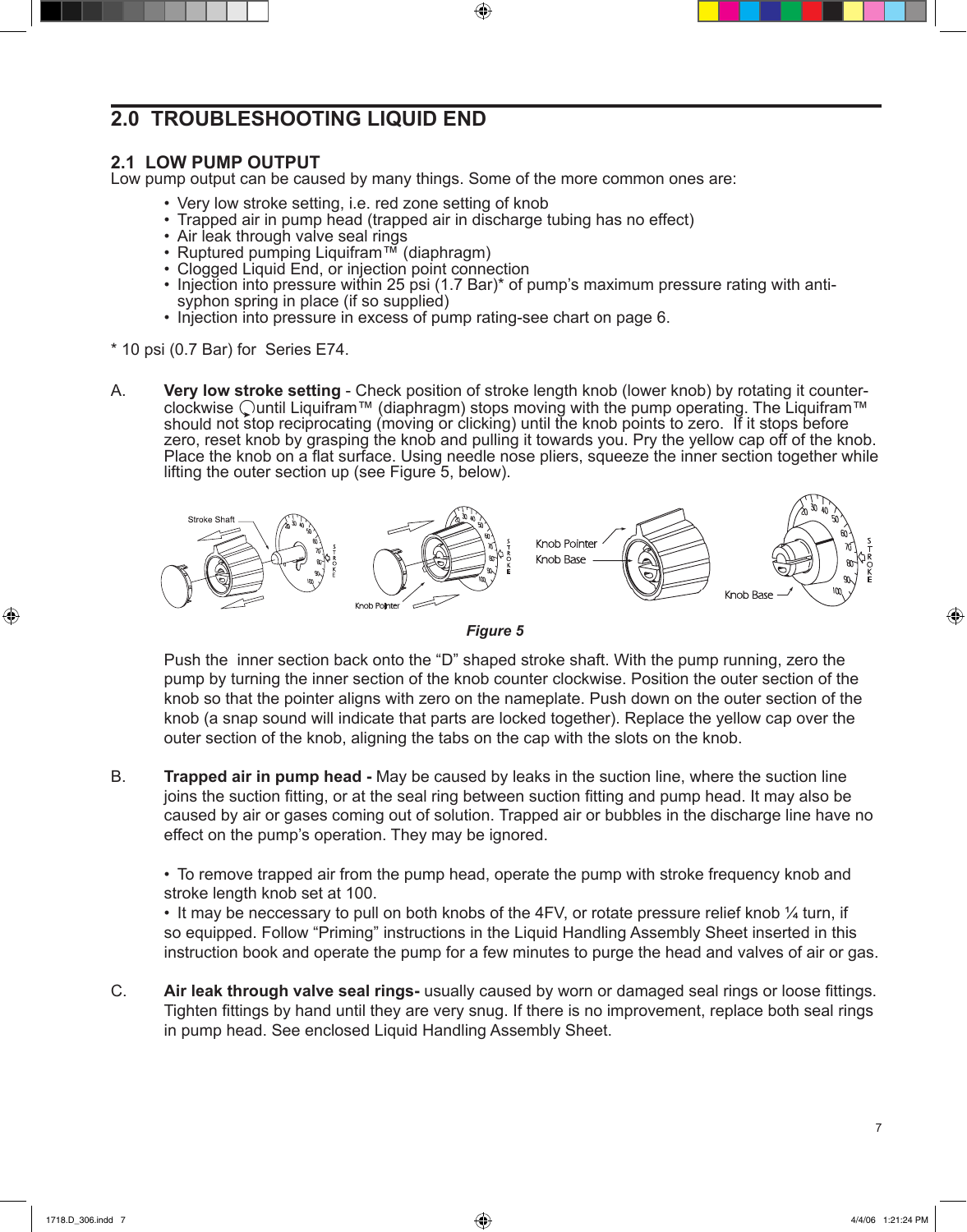D. **Ruptured pumping diaphragm—**If rupture is severe and pump is injecting into pressure, solution leak will be obvious through the 3/16" (5 mm) diameter hole at the bottom of the spacer directly behind the pump head. Replace pumping Liquifram™ (diaphragm). If rupture is a small pin hole, there may be oozing of solution through the 3/16" (5 mm) diameter hole described above. Replace ment of pumping Liquifram™ (diaphragm) will be necessary.

 $\textcircled{\scriptsize{+}}$ 

- E. **Clogged Liquid End—**will cause low pump output. Purge Liquid End. Disassemble Liquid End. Clean individual parts with water and detergent or appropriate cleaning solution.
- F. **Injection into excessive pressure—**If discharge pressure is within 25 psi (1.7 Bar)\* of maximum pump rating, remove spring in injection check valve, if so supplied. \* 10 psi (0.7 Bar) for Series E74.

# **2.2 EXCESSIVE PUMP OUTPUT**

A. **Syphoning**—If your Series E pump has a Liquid End other than a high viscosity LE, its injection check valve assembly has a chemically resistant anti-syphon spring. Disassemble the injection check valve and check to be sure this spring is in place and undamaged. Replace if necessary.

Note that the anti-syphon spring must be removed if injection is into a pressure within 25 psi (1.7 Bar)\* of pump's maximum pressure rating. Liquid Ends with a suffix "S" have, in addition, a diaphragm type anti-syphon valve, which prevents syphoning and over pumping. \* 10 psi (0.7 Bar) for Series E74.

B. **Incorrect knob settings**—Check stroke length knob (lower knob) by rotating it counter-clockwise  $\bigcirc$  to zero position. The Liquifram™ (pumping diaphragm) should stop reciprocating. If it does not, reset knob and continue counter-clockwise rotation until motion stops. Reset knob by grasping the knob and pulling it towards you. Pry the yellow cap off of the knob. Place the knob on a flat surface. Using needle nose pliers, squeeze the inner section together while lifting the outer section up (see Figure 5). Push the inner section back onto the "D" shaped stroke shaft. With the pump running, zero the pump by turning the inner section of the knob counter-clockwise  $\bigcirc$ . Position the outer section of the knob so that the pointer aligns with zero (0) on the nameplate. Push down on the outer section of the knob (a snap sound will indicate that parts are locked together). Replace the yellow cap over the outer section of the knob, aligning the tabs on the cap with the slots on the knob.

## **2.3 CHANGING PUMPING LIQUIFRAM™ (DIAPHRAGM)**

A. Make sure size code marking (0.9 S.I., 1.8 S.I. or 3.0 S.I.) on spacer and Liquifram™ (diaphragm) are the same. Liquifram™ and spacer size code must match in order for the pump to function. The E74 Liquifram™size code is 6.0 S.I., (spacer is 3.0 S.I., but there is a large black spacer adapter).



⊕

 *Always wear protective clothing, gloves and face shield when working on or near chemical metering pumps.*

- B. Depressurize discharge line following steps outlined on the supplement "Liquid Handling Assembly Instructions". Lift foot valve from solution and let pump run pumping air for a few minutes. Then remove pump head.
- C. Set stroke length knob (lower knob) to zero, rotate it counter-clockwise  $\bigcirc$  with the pump running, then stop the pump by turning stroke frequency knob (upper knob) to "off".
- D. Lift edge of Liquifram™ and rotate it counter-clockwise  $\bigcirc$  to unscrew the Liquifram™.
- E. Before installing new pumping Liquifram™, turn pump on and rotate stroke length control knob (lower knob) to the proper setting per the following table:

8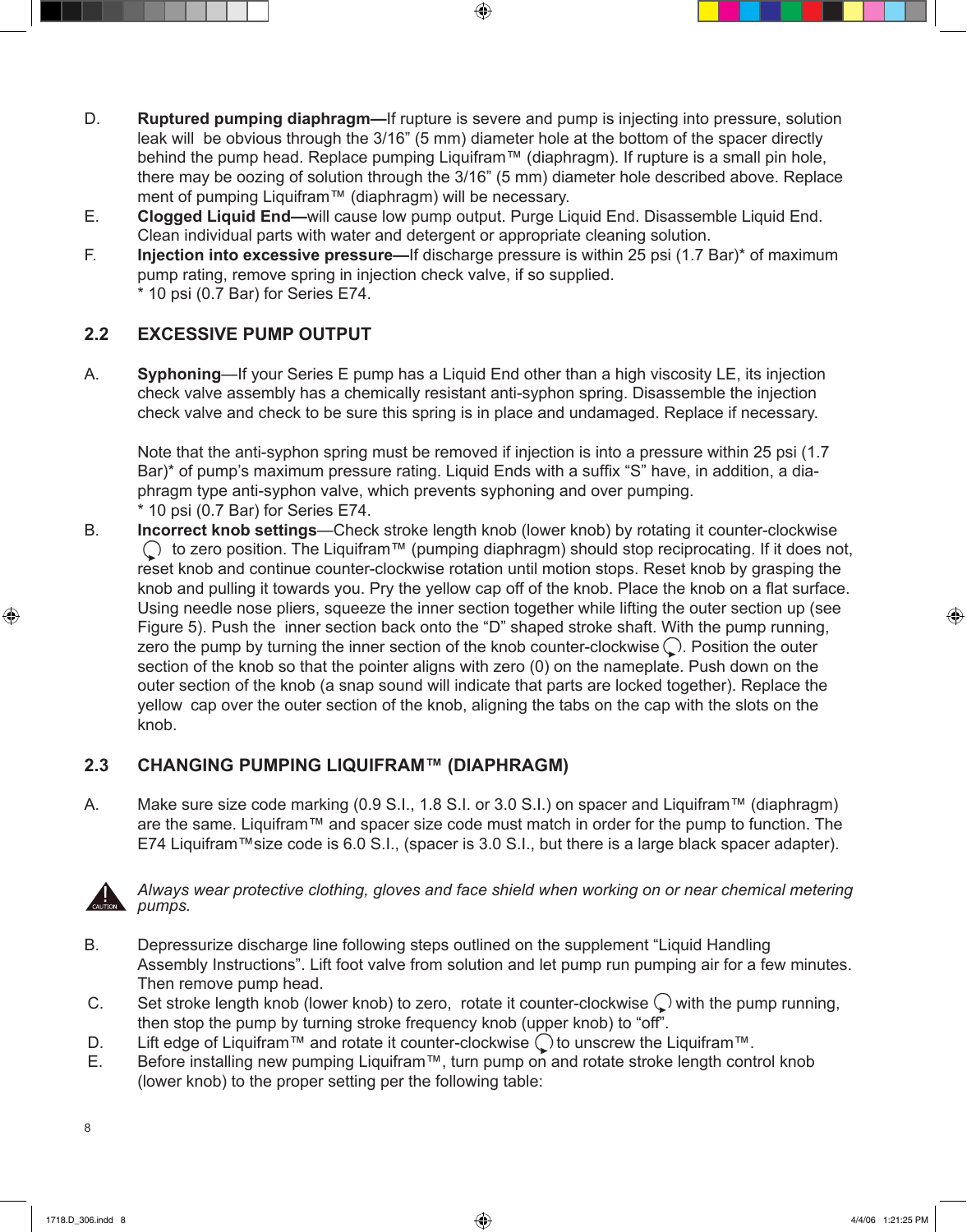|               | <b>Stroke Setting</b> |
|---------------|-----------------------|
| <b>Model</b>  | Length                |
| E70, E71, E72 | 90%                   |
| E73, E74      | 70%                   |

 $\bigoplus$ 

- With pump stroking, screw on new Liquifram™ until the center part begins to buckle inwards during the latter half of the stroke. Turn pump off and check Liquifram™ position with a straight edge according to Figure 6 (below).
- If Liquifram™ setting is not correct, restart pump then screw the Liquifram™ in or out. Always stop pump electrically when checking Liquifram™ setting. Repeat procedure if necessary.
- After Liquifram™ is set properly, restart pump and turn stroke knob to 100%.
- F. Re-install pump head and tighten head mounting screws in criss-cross pattern.



*Figure 6*

⊕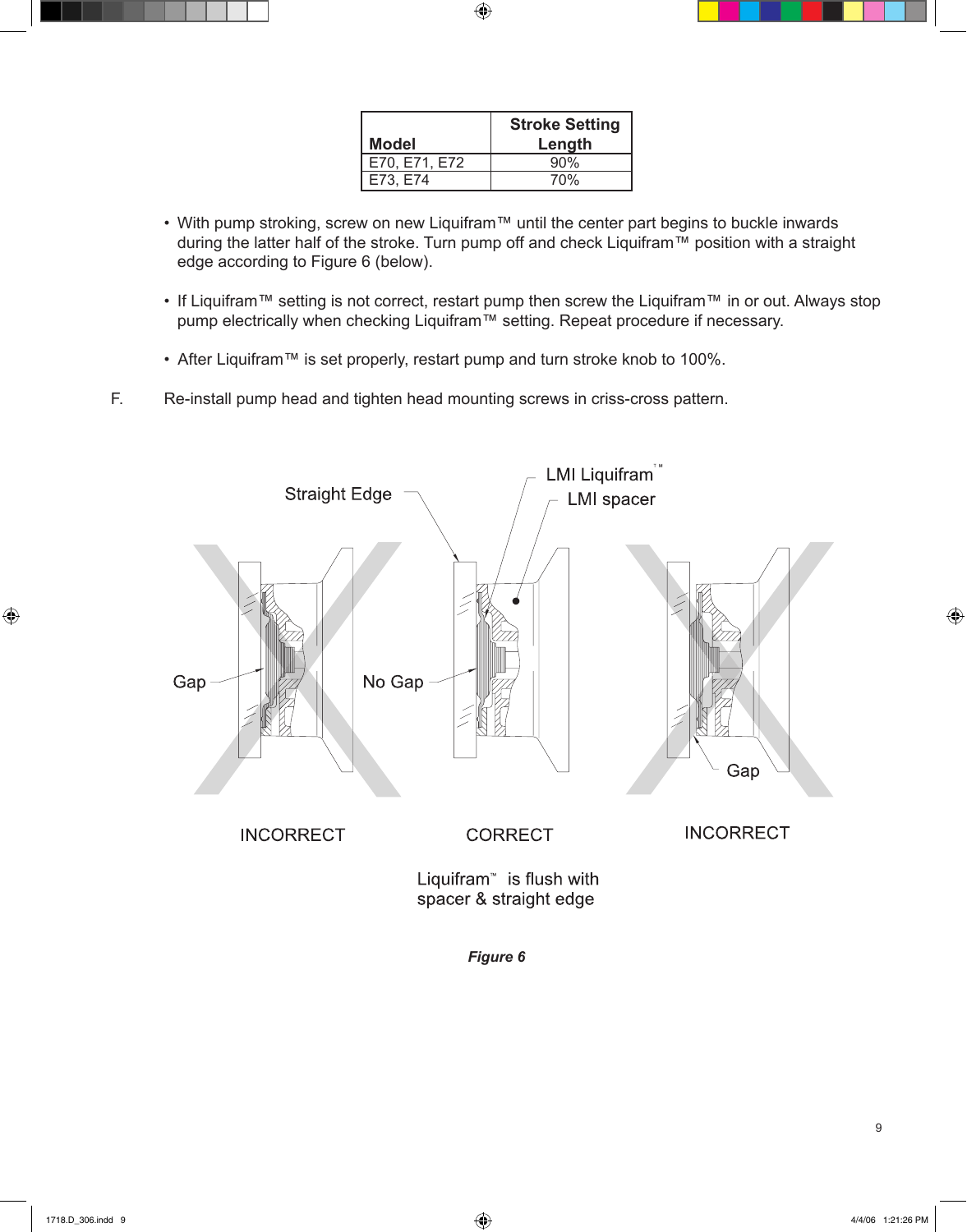

 $\bigoplus$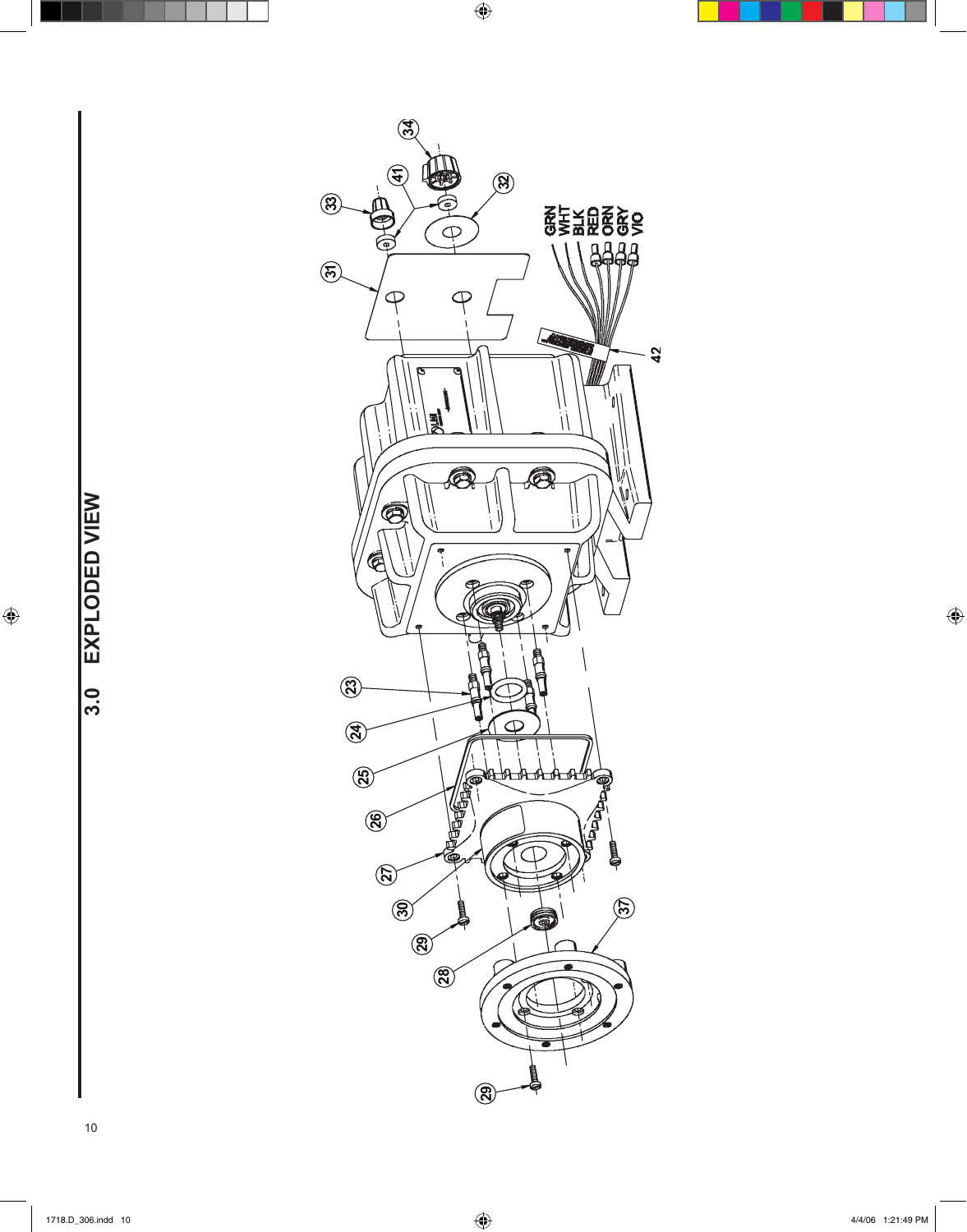# **4.0 PARTS LIST**

| Key<br>No. | For Model No.      | Part<br>No. | <b>Description</b> | Quantity       |
|------------|--------------------|-------------|--------------------|----------------|
| 23         | E70, E71, E72      | 27641       | Stud               | 4              |
|            | E73, E74           | 29605       | Stud               | $\overline{4}$ |
| 24         | E7                 | 26983       | O-Ring             | 1              |
| 25         | E7                 | 27586       | Shim               | 1              |
| 26         | E7                 | 35269       | Seal               | 1              |
| 27         | E70                | 35837       | Spacer, 0.9        | 1              |
|            | E71, E72           | 35838       | Spacer, 1.8        | 1              |
|            | E73, E74           | 35839       | Spacer, 3.0        | 1              |
| 28         | E7                 | 10973       | Shaft Seal         | $\mathbf{1}$   |
| 29         | E70, E71, E72, E73 | 10598       | Screw, 10-24 S.S.  | $\overline{4}$ |
|            | E74                | 10598       | Screw, 10-24 S.S.  | 8              |
| 30         | E7                 | 25452       | Label              | 1              |
| 31         | E7                 | 31542       | Nameplate          | 1              |
| 32         | E70, E71           | 32465       | <b>Stroke Dial</b> | 1              |
|            | E72                | 32466       | <b>Stroke Dial</b> | 1              |
|            | E73                | 32467       | <b>Stroke Dial</b> | 1              |
|            | E74                | 32468       | <b>Stroke Dial</b> | 1              |
| 33         | E7                 | 25889       | Knob Asm., Speed   | 1              |
| 34         | E7                 | 31891       | Knob Asm., Stroke  | 1              |
| 37         | E74                | 25887       | Adapter, 6.0 SI    | 1              |
| 41         | E7                 | 30803       | Gasket             | 1              |
| 42         | E7                 | 48340       | Wire Tab Label     | 1              |

 $\bigoplus$ 

11

٠

 $\bigoplus$